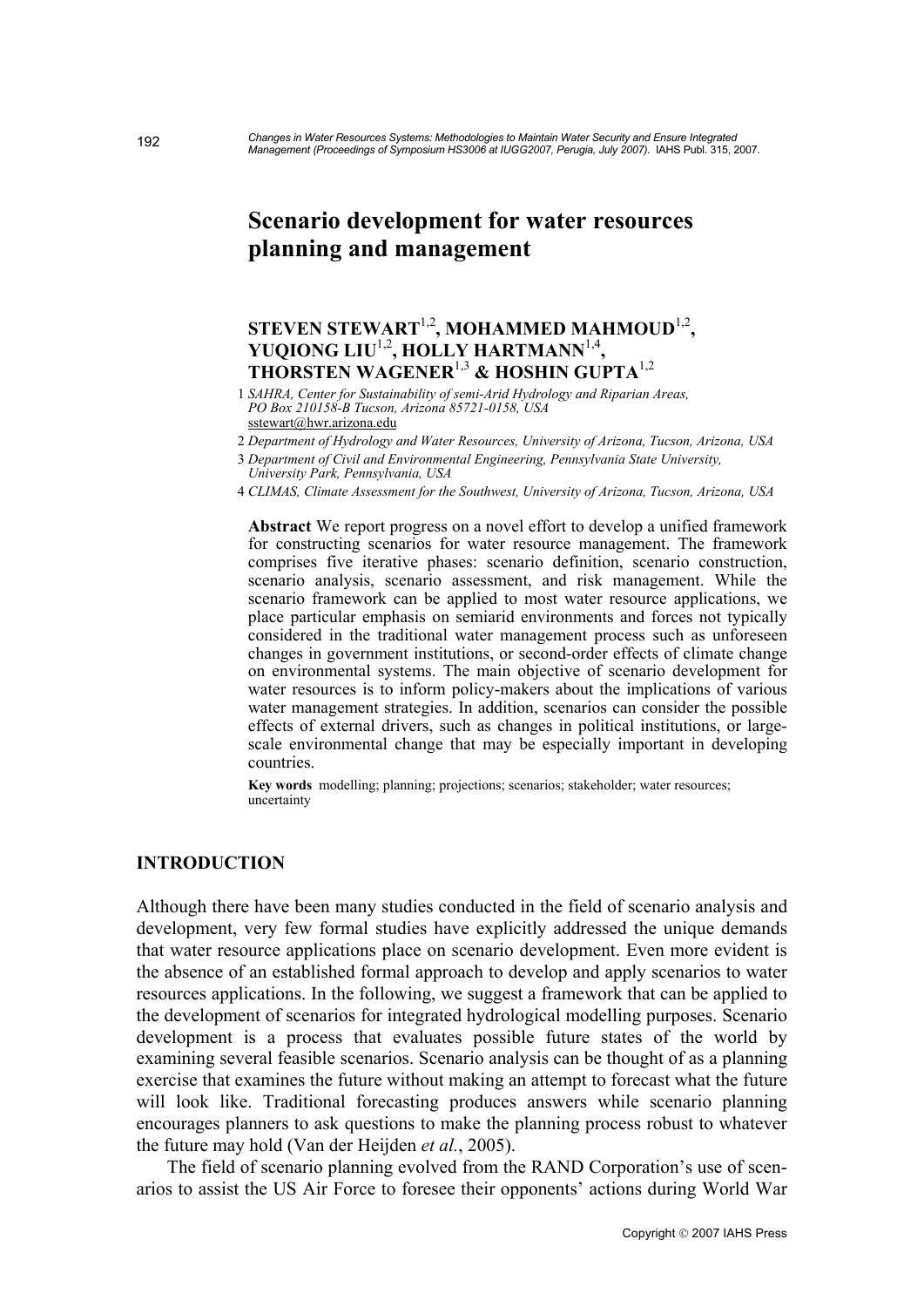II (Schwartz, 1996; Van der Heijden, 2005). Herman Kahn, a noted futurist and one of the original RAND scenario planners, adapted the scenario approach as a business planning tool in the 1960s. Concurrently, Gaston Berger, Pierre Masse, Bertrand de Jouvenel and Michel Godet advanced the use of scenarios for government planning in France (Van der Heijden *et al*., 2002). Scenarios were initially seen as a way to plan without predicting things that were unpredictable (Van der Heijden, 2005). One of the notable early successes of the use of scenarios in business was that of Pierre Wack and Royal Dutch/Shell who, in 1967 noted that increasing uncertainty in oil production, delivery, and prices was likely and that power could shift from oil companies to oilproducing nations (Ringland, 1998). In particular, Wack's work moved beyond analysing the technical aspects of supply and demand for oil, to consideration of political economy, which was not part of the traditional planning process at the time. While competitors took years to respond to the oil embargo of 1973–1974, Shell responded quickly and secured the company's position in the industry. The broad consideration of outcomes that *could* happen, rather than what is likely, is what makes scenario analysis especially useful for water resources planning, where much is unknown, or even unknowable regarding the effects of variable climate on water resources.

 Although the scenario planning approach has been extensively used in business, few applications exist within the natural sciences (e.g. Hulse & Gregory, 2001; McCarthy *et al*., 2001; Hulse *et al*., 2004). Hence, there has been a lack of generic approaches to scenario planning for environmental decision making. However, one can imagine that strategic planning with respect to water in the 21st century may be just as important as planning for oil was in the 20th century.

#### **The relevance of scenario planning**

Scenarios are often used to test the effects of different assumptions about the way the future could unfold and the implications for the system being modelled. Scenarios take many forms but those used in the natural sciences tend to fall under the definition provided by the Intergovernmental Panel on Climate Change (IPCC):

"*A scenario is a coherent, internally consistent and plausible description of a possible future state of the world. It is not a forecast; rather, each scenario is one alternative image of how the future can unfold*."

(Source: http://ipcc-ddc.cru.uea.ac.uk/ddc\_definitions.html)

 According to this definition, scenarios are not forecasts, predictions, or projections of the future; instead, they provide a more robust way of thinking about the future through consideration of multiple feasible alternative futures (Fig. 1). Scenarios are typically used in the context of planning over long time horizons. Long-term planning is especially important when making decisions that involve interaction of multiple uncertain variables, such as climate change, demographic trends, and evolving institutions (Godet & Roubelat, 1996). "*One of the great values of scenario planning lies in its articulation of a common future view to enable more coordinated decisionmaking and action*" (Means *et al*., 2005). Rather than relying on predictions, scenarios enable a creative and flexible approach to prepare for an uncertain future (e.g. Schwartz, 1996; Van der Heijden, 2002; Means *et al*., 2005).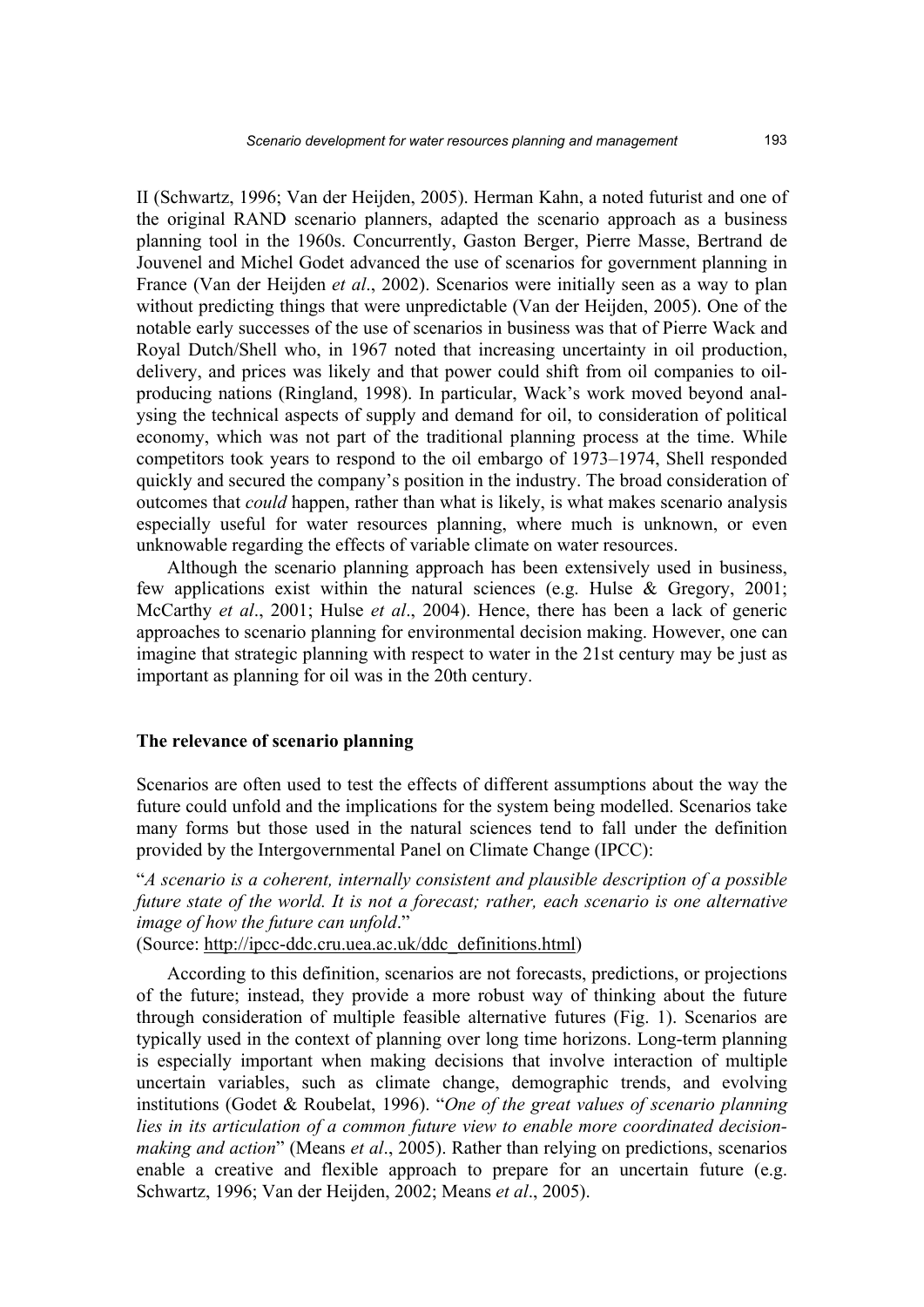

Fig. 1 Conceptual diagram of a scenario funnel. Adapted from Timpe & Scheepers  $(2003)$ .



**Fig. 2** The five phases of scenario development.

### **The five phases of scenario development**

In what follows, we present a formal scenario development approach for use in water resources that comprises an iterative five-phase process: *scenario definition, scenario construction, scenario analysis, scenario assessment, and risk management* (Fig. 2).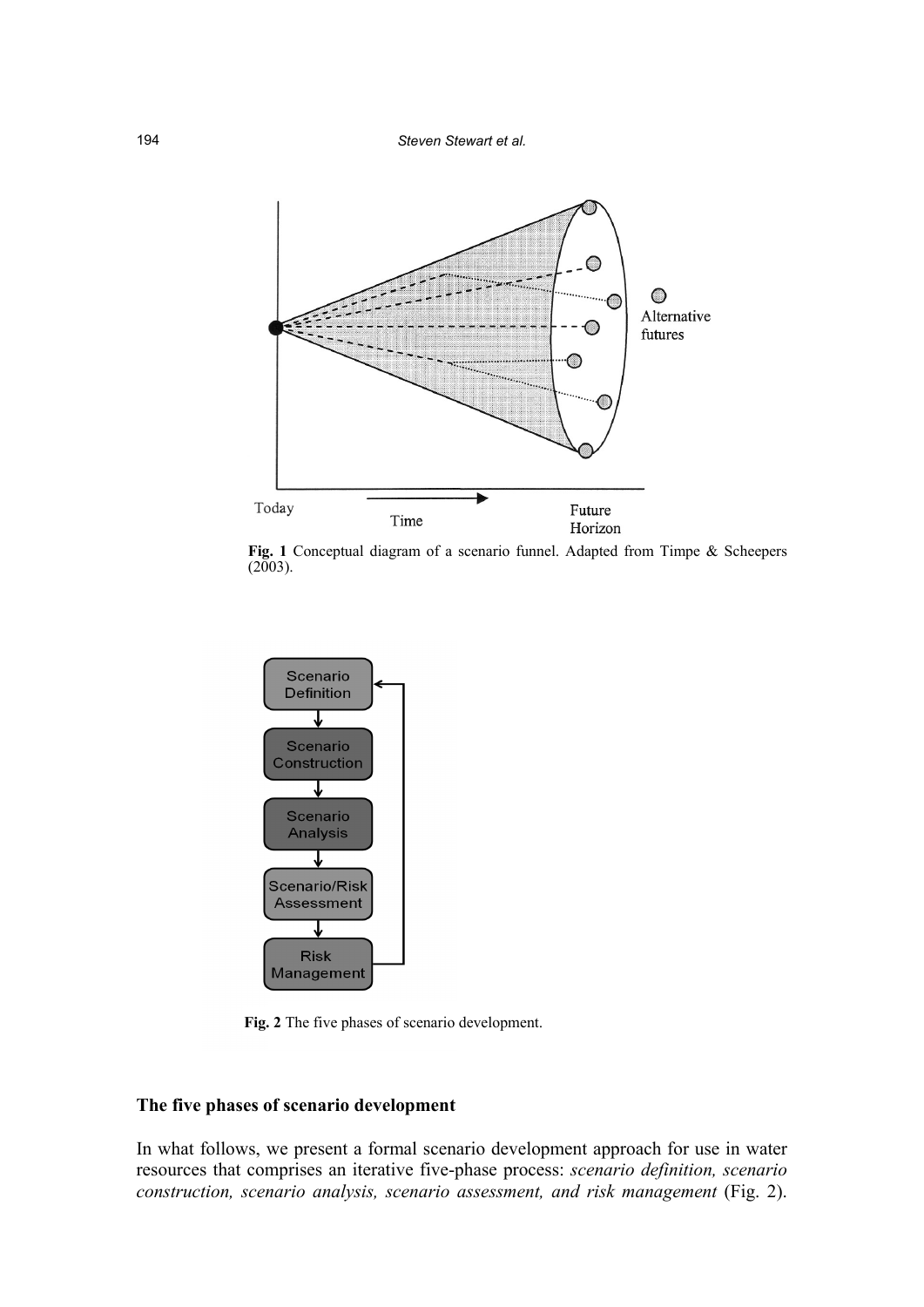The development of scenarios for natural resource problems should include both scientists and stakeholders contributing in complementary ways. In a general sense, scenario definition and assessment require extensive interactions and cooperation between scientists and stakeholders; scenario construction and analysis are primarily scientific efforts of researchers; and risk management is mainly the responsibility of stakeholders. However, in some cases, continuously involving stakeholders throughout the entire process might be important and desirable. It should be emphasized that feedbacks exist between each of the five stages.

#### **Scenario definition**

The scenario definition phase identifies the specific characteristics of scenarios that are of interest to decision makers. Such characteristics include the spatial and temporal scales of the scenario effort, whether the future is considered to be a trend of the present or has the potential for a paradigmatic shift in system behaviour, and most importantly, the critical forcings—the key variables that drive the system under study. Critical forcings of a system are those that are both somewhat predictable and drive change in the system. Some forcing estimates may be restricted by standard practice (such as specific rates of population growth used in economic development studies, or management rules for components of the system), while others are determined by predetermined events, boundary conditions, or end states. Effective scenario definition results from extensive discussions among stakeholders and researchers.

 Important questions to address during the scenario-definition phase of an environmental study may include: What time horizon and intervals are important? What is the spatial extent of the problem? What system components will be considered in the scenarios? What factors exogenous to the system must be considered?

#### **Scenario construction**

Once the characteristics of the scenarios have been defined, the next step is to identify the detailed quantitative and/or qualitative information that reflects the logical implications of each scenario. Important questions to be asked during the construction phase may include:

- What are the causal relationships or external conditions that can be depended upon (e.g. predetermined elements)?
- What are the critical uncertainties in how the future might unfold?
- What are the assumptions about how different parts of the system work?
- What variables and situations are important and how should they be modelled?
- For a modelling-based approach, scenario construction will typically comprise three major steps: (1) conceptualization; (2) model selection or development; and (3) data collection and processing (Wagener *et al*., 2006; Liu *et al*., 2007).

 Conceptualization involves working with stakeholders to capture key decision factors; understand the principles, hypotheses and assumptions related to system relationships, feedbacks, and flows; ensure that the key information needed to inform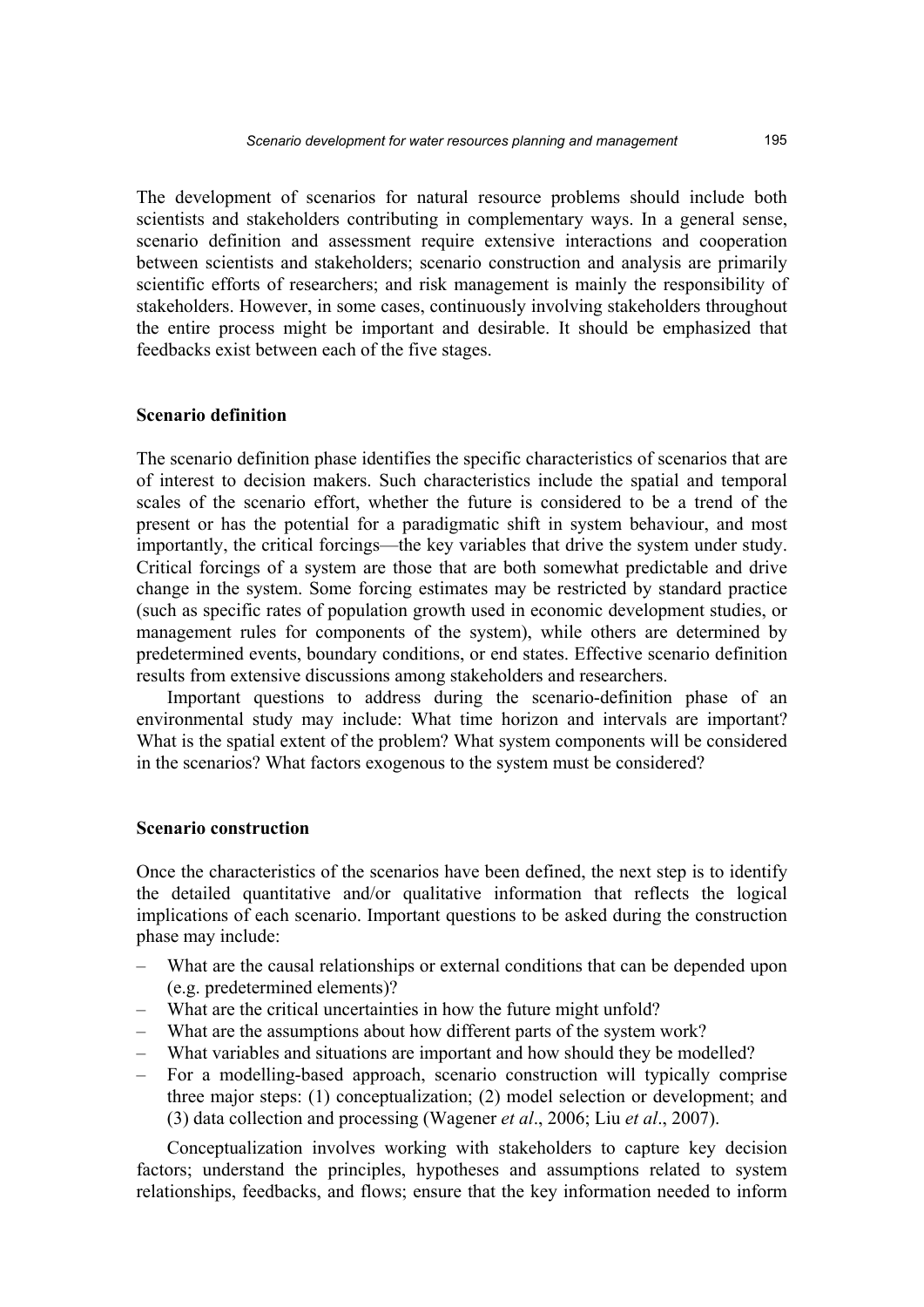decisions is provided by models in a format useful to decision making; and provide a framework for monitoring (Wagener *et al*., 2006; Liu *et al*., 2007).

 Scenario construction processes use models to project potential future alternatives and to generate the scenario outcomes. Two common examples of this process include the emission scenarios used to drive Global Circulation Models to predict climate change and the socio-economic scenarios and stakeholder input used to drive land-use models to predict the amount and spatial distribution of anticipated land-use change (Schneider, 2002; Steinitz *et al*., 2003).

 Issues to be considered in selecting or developing models and procedures may include: whether the model can adequately represent important behaviour of the system. Is the model feasible at the scales and resolutions specified? Can dominant uncertainties be sufficiently taken into account? Is a single model applicable to all the scenarios defined or are different models needed for different scenarios?

 The data collection/processing component of construction ensures that scenarios are ultimately linked to real data sets. For a model-based approach, this step requires gathering and processing model input data, running the model for each scenario, and processing model output data. Primary model input and output variables are driven by scenario definitions and should have been identified in the conceptualization step, along with appropriate spatial and temporal resolutions and scales.

 Model input data can be derived from any combination of projections, field observations, or outputs from other models. The key issue here is to ensure that the input data sets are at appropriate time/spatial scales and resolutions and are internally consistent. Model output data (i.e. scenario outcomes) are obtained by running the models and can be evaluated or validated against projections from other sources.

#### **Scenario analysis**

Scenario analysis focuses on identifying the consequences of interactions among the boundary conditions, driving forces, and system components. Scenario analysis is primarily a scientific effort, employing a variety of statistical and other analytical techniques to examine the scenarios constructed in the prior phase. Activities include: examination of model outputs, inspection for data consistency, and the quantification of uncertainties associated with the scenarios. Model outputs are converted into the desired form identified in the scenario definition phase and adjusted to different time and space scales as required. Scenario analysis also identifies notable system conditions or behaviours, including trends, regimes, thresholds and triggers, discontinuities, and cascading effects.

#### **Scenario assessment**

Scenario assessment includes identifying risks, mitigation opportunities and trade-offs; presenting results to stakeholders; and devising plans to monitor and audit scenario plans and resulting management strategies. This phase extracts a set of narratives describing scenario results from the outcomes of the scenario analysis phase, and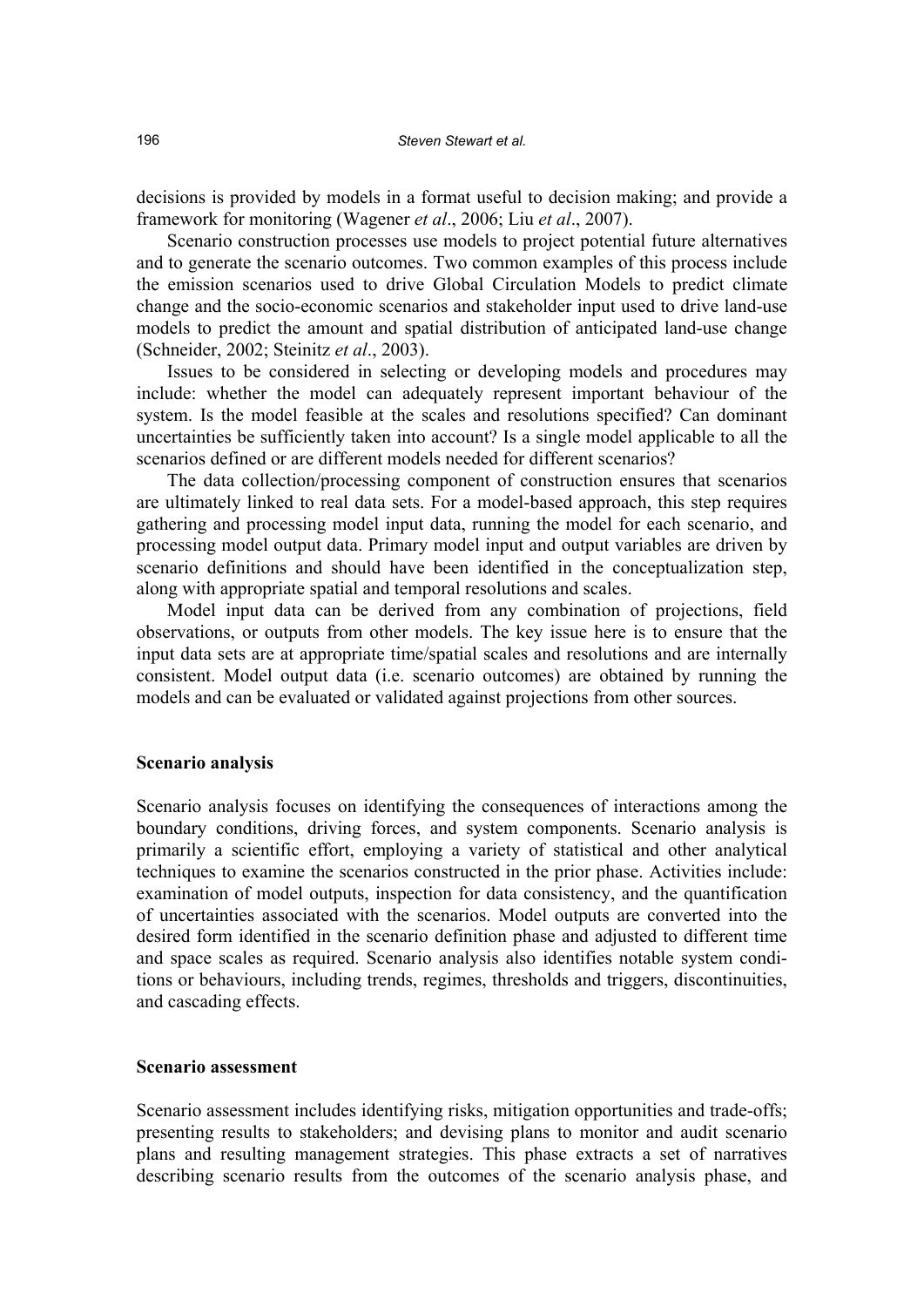examines the implications for resource management and other decisions in different dimensions. For example, for an integrated assessment of climate change impacts on water resources, this may involve environmental, institutional, and socio-economic dimensions of the problem. Attention should be focused on the patterns identified in the scenario analysis rather than specific numbers or end states, and on factors (e.g. cognitive filters) that may bias assessment results. Crossing into the realm of risk assessment, scenario assessment uses techniques from that field, including influence diagrams, event trees, outcome matrices, contingency planning, cost/benefit analysis, Delphi techniques, normative tables, and vulnerability assessment, among others. Scenario assessment relies on extensive discussion among stakeholders and researchers, although finding effective ways of presenting information remains a challenge.

#### **Risk management**

Risk management is primarily the responsibility of stakeholders rather than scientists. Risk management includes implementation of strategies for reducing vulnerabilities to risk, increasing resilience to problematic conditions, and positioning resources to exploit opportunities. While many risk management techniques exist, not all may be practical in a specific situation. The risk management options that are available set limits on subsequent scenario definitions. Furthermore, not all risk can be eliminated and some residual risk will remain regardless of management practices.

#### **OUTLOOK FOR SCENARIO DEVELOPMENT IN WATER RESOURCES**

While scenario approaches have been used in the past to address water-resource issues, these scenarios are typically done one at a time by consulting firms or extension agencies for particular clients. Because many agencies are faced with similar issues, e.g. water resources management in the context of changing climate and explosive population growth in the American Southwest, independent efforts may involve needless duplication of scenario development efforts. Additionally, most of these scenario efforts and their production processes have been poorly documented and have received little, if any peer review. Consequently, there is little guidance on the process available to natural scientists interested in developing quality scenarios to drive models. The process detailed above represents an attempt to provide the water– resource community with a formalized framework for the development of scenarios to inform decision-making and drive integrated models.

 Recognizing that the extant literature on scenario development focuses on business planning problems and that scenario activities within the natural sciences community are often poorly documented, SAHRA (Sustainability of semi-Arid Hydrology and Riparian Areas) at the University of Arizona, has created a web community where natural scientists interested in the scenario development process can find and share information and experiences (http://sahra.arizona.edu/scenarios/). This interactive community website seeks to engage and educate potential scenario developers about